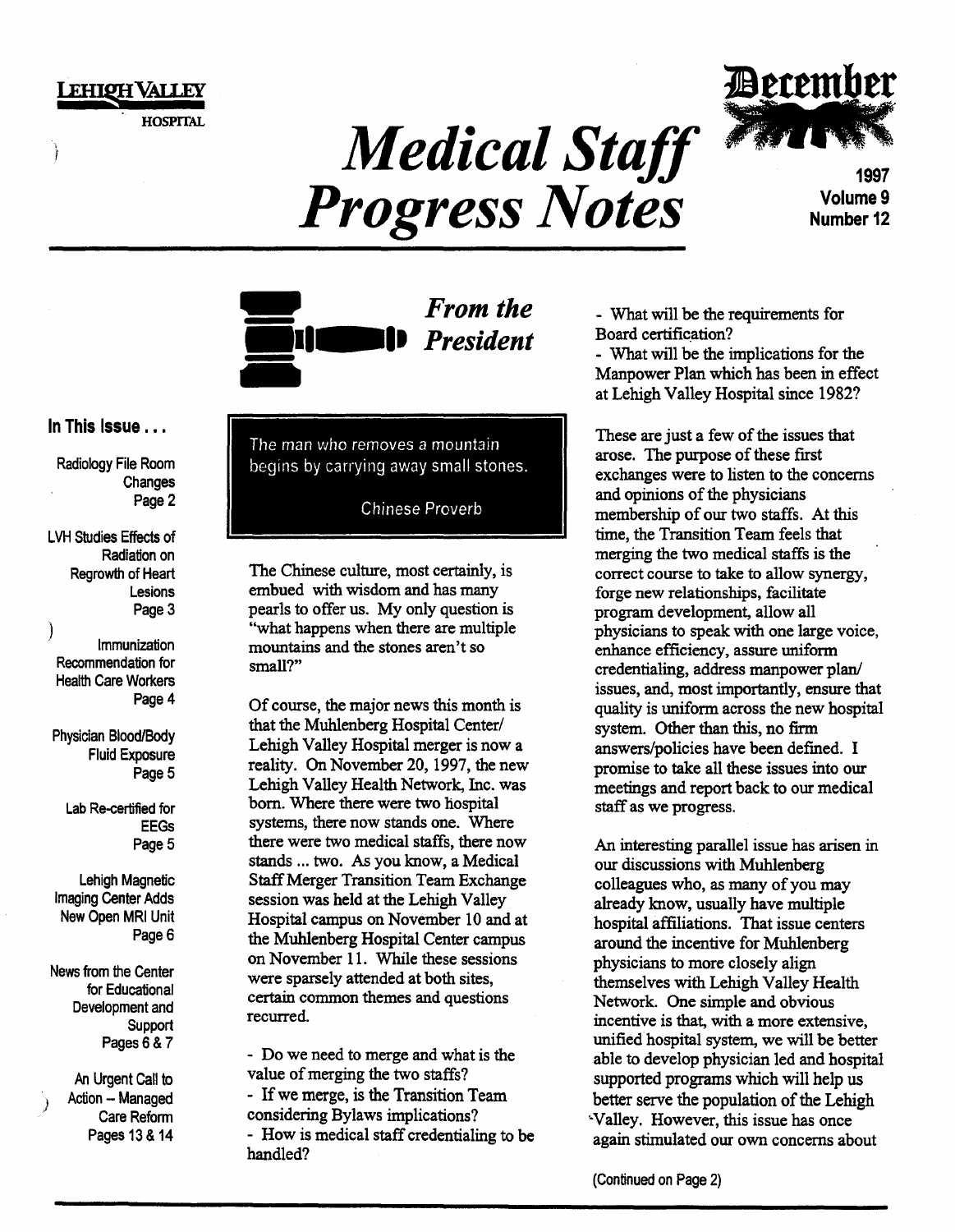(Continued from Page 1)

"alignment". We are now beginning to discuss at the administrative level, as well as at the Medical Executive Committee, creative incentives to help physicians see real value to their practices by alignment with Lehigh Valley Health Network. *N.*  these discussions develop from their infancy, you will be kept up to speed.

The need for tightening our ranks and solidifying our own, locally based, hospital system was made abundantly clear on Wednesday, November 12 when banner headlines on the front page of the Morning Call announced that the University of Pennsylvania will be coming to the Lehigh Valley to begin a clinical and educational affiliation with St. Luke's Hospital. Most certainly, there is some value to strengthening our own shop to help keep patients here in the Lehigh Valley and away from Philadelphia!

In the last several weeks, an old concept has been resurrected, i.e. the Trexlertown Medical Mall. I'm happy to report that Medical Staff leadership is now involved in this latest set of discussions, whereas this had not been the case in the earlier series. The concept will be to develop a brand-name "Ambulatory Supermarket" which can be extended, with modifications, to other areas within PennCARE. This wellness center will include concepts such as preventative medicine/wellness education, programs such as Women's Health Centers, Urgent Care Centers, Diagnostic facilities, and

Brown Bag Suites. There will be a real paradigm shift from a practice-based medical office building to an ambulatory program-based medical community center. This is an exciting concept with tremendous potential for our patients, our practices, and Lehigh Valley Health Network.

Finally, I don't mean to beat a dead horse, but this is an important dead horse. JCAHO will be visiting us Monday, December 15 through Friday, December 19. I remind you all that anyone walking the halls on any of those five days is subject to being interviewed/interrogated. To lessen the burden on everyone, Medical Staff Services will be providing "cheat sheets" in the lounges and parking lots on the dates of the inspection. I encourage everyone to familiarize themselves with this information and keep it handy during this five day stint.

Too many stones ... !

Despite the number of stones and mountains we are all facing, on behalf of David Caccese, John Castaldo, John Hart, Beth Martin, Rita Mest, Karen Fox, Bess Ehnot, Janet Seifert, and myself, I wish you and all your families Happy and Safe Holidays and a healthy and rewarding 1998! Emiot, sanct scriet, and myself, I wish<br>you and all your families Happy and Safe<br>Holidays and a healthy and rewarding<br>1998!<br>Robert X. Murphy, Jr., MD<br>Procident Modical Staff

Robert X. Murphy, Jr., MD President, Medical Staff

### *Radiology File Room Changes*

With only a week's notice and very few options, during the weekend of November 15 and 16, a large section of the viewing area in the Radiology File Room was lost due to the East Wing construction project. This was totally unanticipated. Radiology administration is currently working with the Facilities and Construction staff to

identify a way to enlarge or relocate the viewing area. However, this will take some time as a variance needs to be obtained from the Commonwealth of Pennsylvania.

Radiology regrets any inconvenience and appreciates your continued support.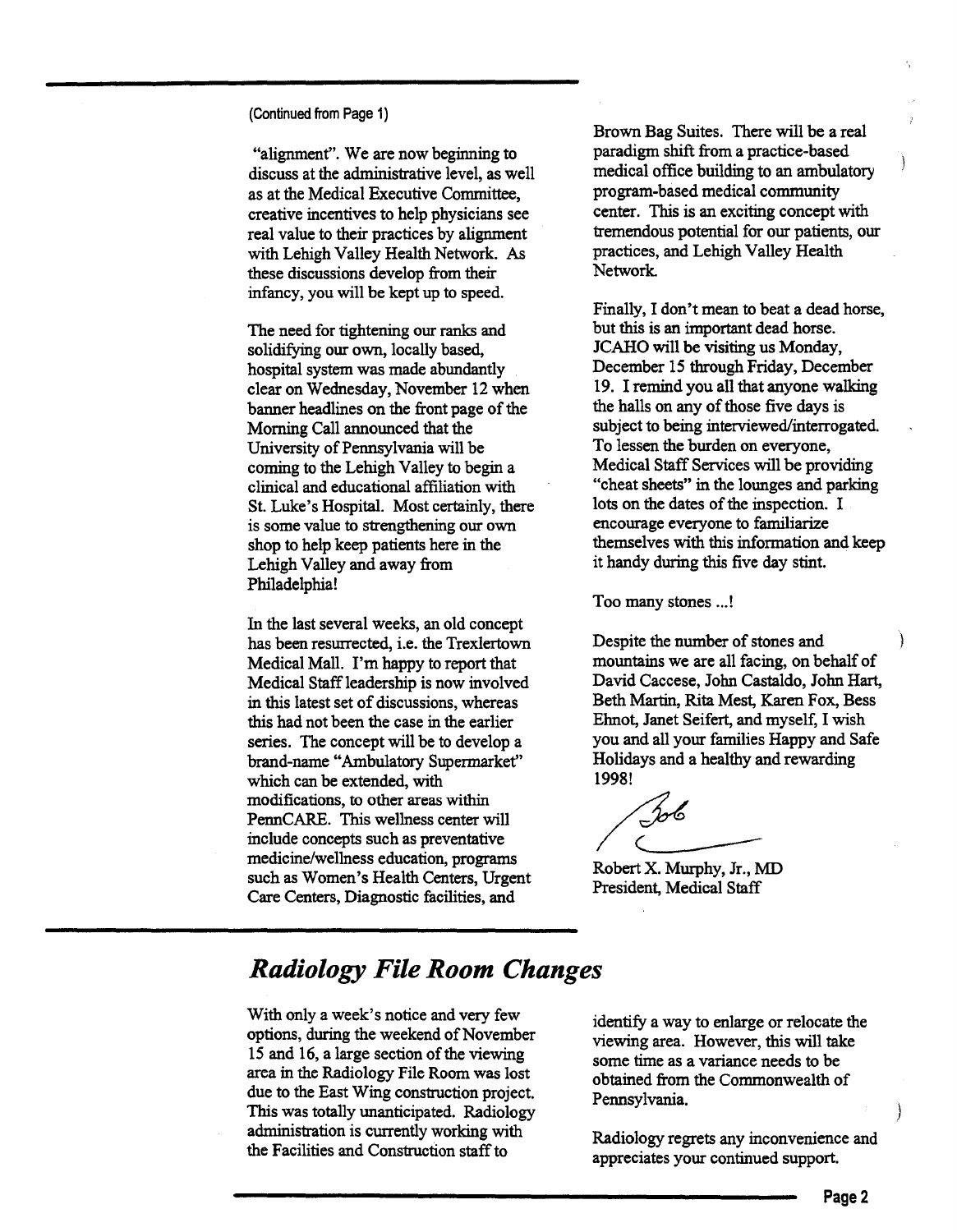### *L VH Studies Effects of Radiation on Regrowth of Heart Lesions*

Can radiation slow the regrowth of scheduled to last six months and blockages in the heart's arteries, involve three years of follow up of possibly preventing heart attacks? participants. The study will use a Lehigh Valley Hospital (LVH) double-blind strategy so neither the physicians are hoping their role in a patient nor the physician knows if national research study will help radiation or a placebo is being used. answer this question.

-- the only one in Pennsylvania -- that investigator, explains the use of will soon be treating sections of radioactive material in the study. patients' cardiac arteries with low-dose gamma radiation, after re-opening "After the lesion is re-opened at the obstructions where wire stents had stent site, a tiny ribbon containing been inserted to maintain blood flow. several radioactive seeds' is guided Stents are small mesh tubes used to through a catheter to the stent, left permanently hold open blockages that there for about 15 minutes and then were flattened against the artery wall removed." using a balloon catheter. About one-half million people in the U.S. According to Dr. Leinweber, computer undergo balloon angioplasties each planning will determine the ideal year to clear their cardiac arteries of radiation dose for the procedure and these obstructions. ensure that only the targeted area of

According to Bryan W. Kluck, DO, LVH cardiologist and co-principal investigator for the hospital, the LVH operates the third largest heart research will determine the program in Pennsylvania. Its

"Generally, about 20 percent of of nearly 1,500 patients per year. In patients return to the hospital within 1996, cardiac surgeons completed over six months of stent placement for the 1,000 cases of open heart surgery at removal of lesions that form at the LVH, which also pioneers new stent site," Dr. Kluck said, adding that operative techniques designed to these obstructions result from the body improve patient recovery and reduce trying to repair the tiny cracks in the hospital stays. artery lining caused by balloon dilation and stent insertion. Hopefully,<br>treating the site with radiation will<br>extend the untent healing proposes in the **General Medical Staff on Monday**, retard the natural healing response in December 8, beginning at 5:45 p.m., the artery, which tends to cause tissue  $\begin{array}{c|c|c|c|c} \text{in the Addition at Ceder Crest & \text{or} \end{array}$ <br>overgrowth and restrict adequate in the Auditorium at Cedar Crest &

LVH cardiologists will recruit up to 50 patients for the trial, which is

Clinton H. Leinweber, D.O., LVH LVH is one of 12 hospitals in the U.S. radiation oncologist and co-principal

the artery is exposed to the radioactive<br>material.

effectiveness of radiation in delaying cardiologists use balloon angioplasties or preventing the recurrence of and innovative techniques like stents, blockages at the stent site.  $\blacksquare$  atherectomy and rotoblator to improve blood flow through the heart arteries

1·78. All members of the Medical blood flow in many patients."<br>
Staff are encouraged to attend.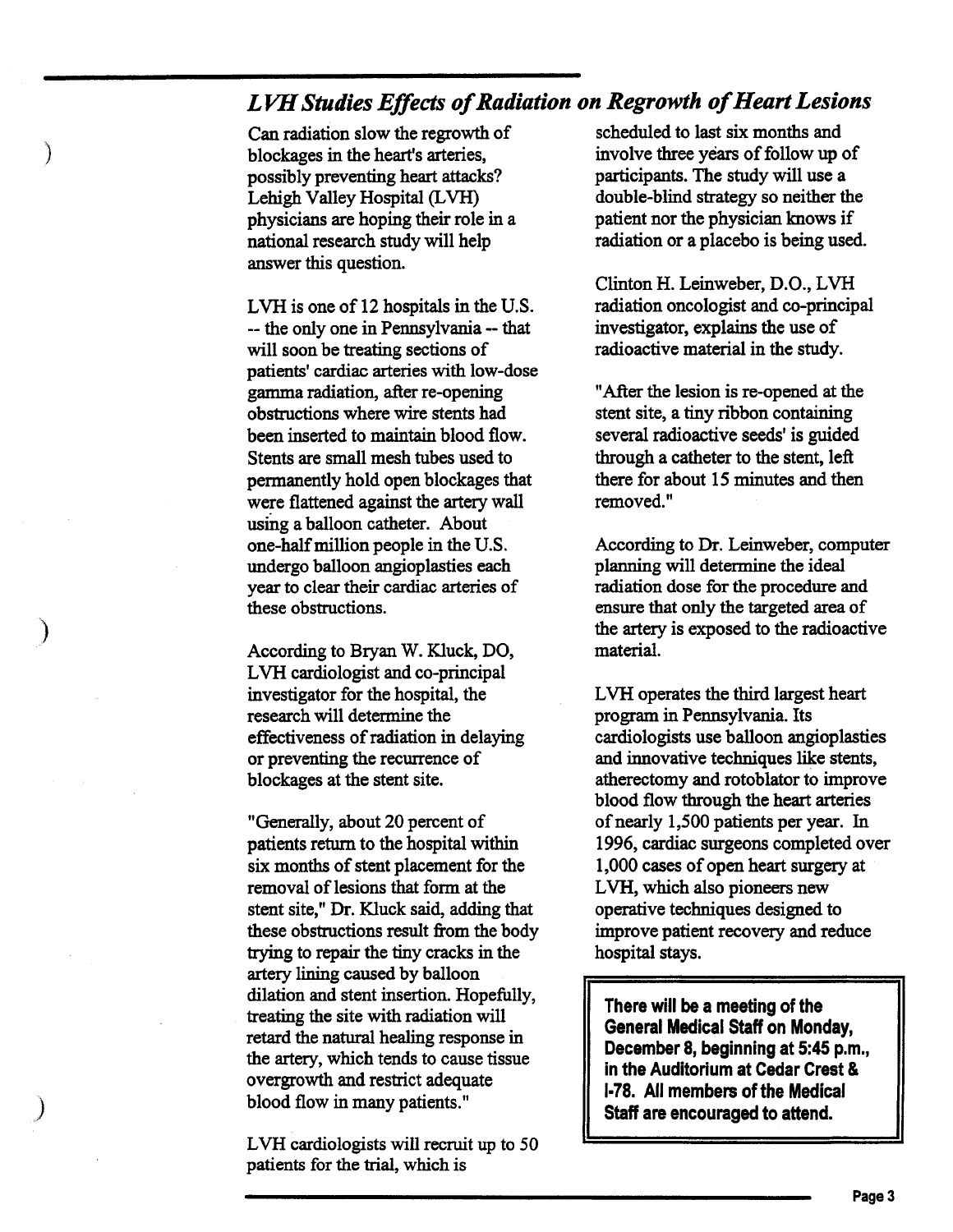### *Immunization Recommendation for Health Care Workers*

Because of their contact with patients or infective material from patients, many health care workers (including physicians, nurses, dental staff, medical and nursing students, laboratory technicians, administrative staff, etc.) are at risk for exposure to, and possible transmission of, vaccine preventable diseases. Optimal use of immunizing agents will safeguard the health of workers and protect patients from becoming infected. A program requiring immunizations of health care workers could eliminate the problem of having susceptible health care workers in hospitals and health departments and the attendant risks to other workers and patients.

Health care facility staff born in 1957 or later with direct patient contact (even casual) should be required to docwnent receipt of the following immunizations.

Measles-

Two doses of measles vaccine (preferably MMR) received on or after the first birthday (in 1968 or later) or laboratory evidence of immunity. In addition, receipt of one dose of MMR is strongly recommended for medical staffbom before 1957.

Rubella-

One dose of rubella vaccine on or after the first birthday or laboratory evidence of immunity.

Mumps -One dose of mumps vaccine on or after the first birthday or documented history of mumps disease.

Hepatitis B - Three doses of Hepatitis B vaccine for all medical and other support personnel who may have contact with blood or body products or laboratory evidence of immunity.

- Td Completion of a primary series of Td and a vaccine booster dose every 10 years.
- Influenza Annual vaccination with current influenza vaccine (either whole or splits virus).
- Varicella- Two properly spaced doses of varicella vaccine or laboratory evidence of immunity or a reliable history of ) varicella.

Source: Pennsylvania Department of Health, Bureau of Communicable Disease, Division of Immunization, August 1997.

If you have any questions, please contact Deborah Fry in Infection Control at 402-0680.

#### You're Invited!

All LVHHN employees, physicians, and volunteers are invited to attend the network's annual meeting. The theme of this year's review is "A Neighbor to All," which will focus on PennCARE, the merger, the Department of Community Health and Health Studies, and how LVHHN is designing the future of health care.

Date: Wednesday, December 3 Time: 4p.m. Location: Lehigh Valley Hospital Auditorium Cedar Crest & 1-78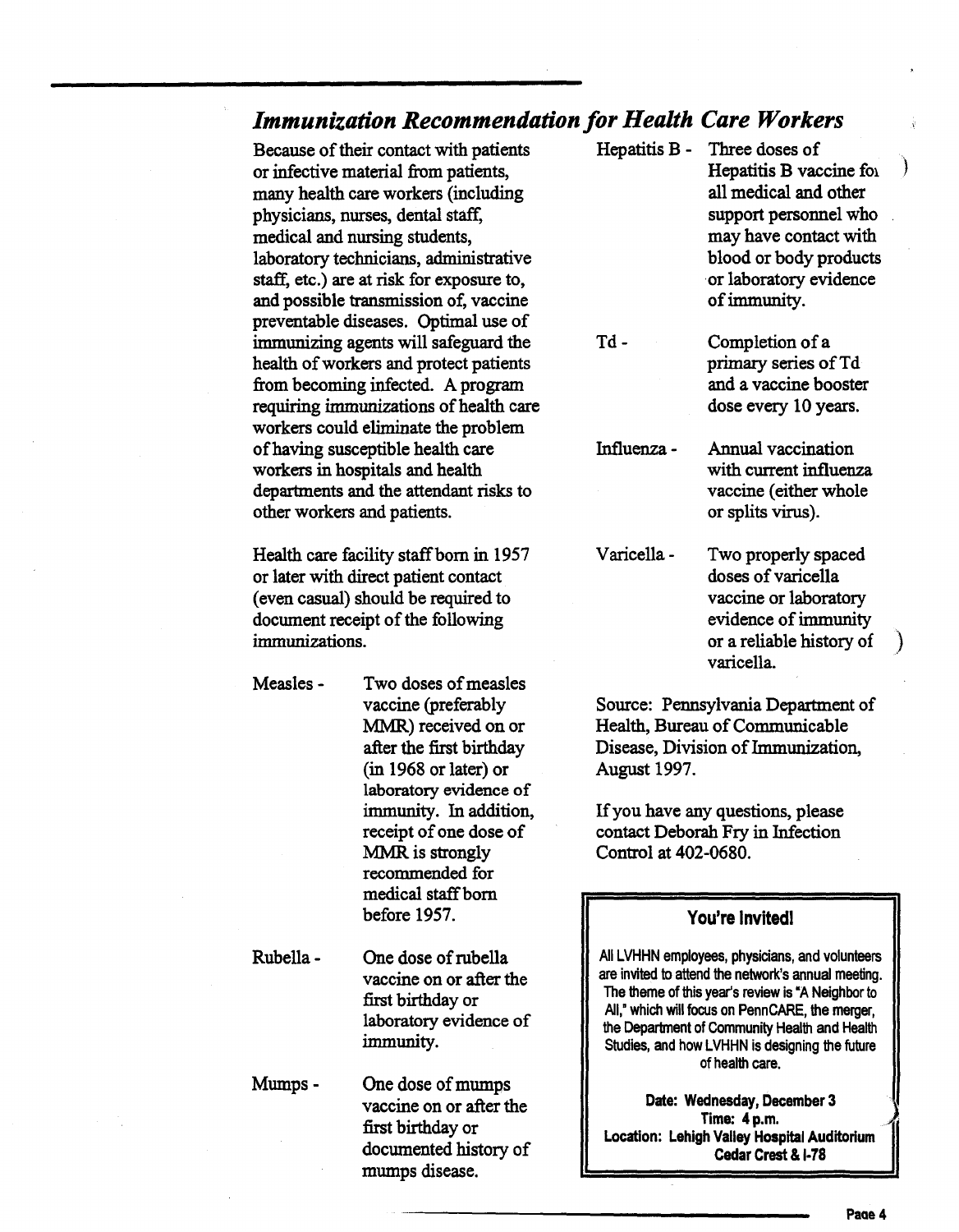### *Physician Blood/Body Fluid Exposure*

Act 148 (1990)- Confidentiality of HIV -Related Information Act for Pennsylvania specifically outlines the regulations for reporting, certifying and testing health care providers following an exposure to patients' blood or body fluids. Recently, there have been several cases of exposures throughout the Lehigh Valley Hospital when the proper sequence of testing the health care provider and the patient has not been followed, creating a liability for both the hospital and the provider who is ordering the patient's test. Individual physicians are not to initiate HIV testing in the event of a blood/body fluid exposure, without regard to the requirements of Act 148.

)

)

)

Several opportunities exist to inform and educate the physician staff about the appropriate procedure to follow in the event of a blood/body fluid exposure.

- Policy #6300.25 HIV Antibody Testing of the Members of the Medical Staff-- can be found in the Administrative Manual.
- Policy #3900.00 Managing Blood and Body Fluid Exposures - - can be found in the Infection Control Manual.
- A needle stick hotline 402-STIK - is available 24 hours a day, with a recorded message detailing steps to take when an exposure occurs.
- E-mail messages have been sent, and physician newsletter updates have been published.
- A poster was created depicting a user-friendly flow diagram displaying the process to follow after an exposure.

If you have any questions regarding this issue, please contact Terry Burger, Manager, Infection Control at 402-0680.

## *Lab Re-certified for EEGs*

The neurophysiology laboratory recently received a five-year reaccreditation to conduct electroencephalography studies (BEGs), from the BEG Laboratory Accreditation Board of the American Clinical Neurophysiology Society. Lehigh Valley Hospital's EEG lab is one of only 70 facilities in the country having this certification.

According to Margaret Jessup, Technical Director, Neurophysiology Laboratory, over 2,500 BEGs are performed annually at LVH, 90 percent of which are done to diagnose seizure activity. Alexander D. Rae-Grant, MD, Division of Neurology, is the lab's medical director.

. The Quarterly General Membership Meeting of the Greater Lehigh Valley Independent Practice Association, Inc., will be held on Monday, December 22, 1997, at 6 p.m., in the Auditorium at Cedar Crest & 1-78. Consultant Linda Halbert Hart will present important information regarding the Choice Plus Incentive Plan and the PennCARE Risk Sharing Model followed by a question and answer period.

Reminder: The annual meeting of the GLVIPA is scheduled for Monday, January 26, 1998, which will include the election of Trustees.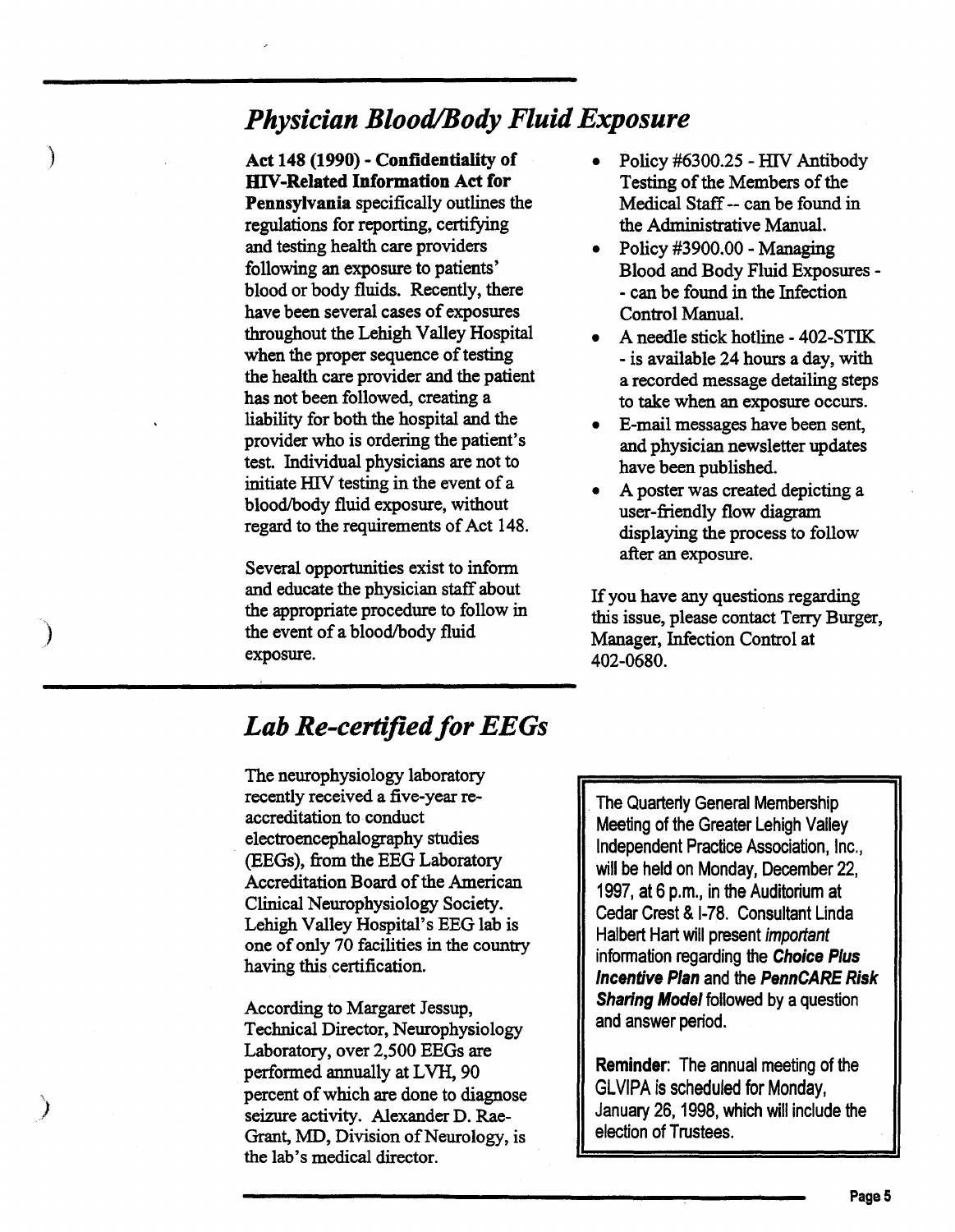### *Lehigh Magnetic Imaging Center Adds New Open MRI Unit*

Lehigh Magnetic Imaging Center (LMIC) is pleased to announce that appointments are now being scheduled for the new open MRI system. The Picker Outlook MRI scanner is open on three sides to accommodate patients who are claustrophobic or anxious, large statured or obese, as well as older pediatric patients. The open system is also an option for quality routine MRI studies for all patients. This new open MRI system compliments LMIC's two high-field GE MRI scanners and provides patients a continuum ofMRI services.

An Open House is scheduled for  $\qquad \qquad$ December 10 and 11 from 7 to 9 a.m., for physicians and their staff to tour the new MRI suite and see a demonstration of the open MRI scanner and the quality images it produces.

For more information or to RSVP to the open house, please call Sandy Cray at 740-9733.

### *News from the Center for Educational Development and Support*

### Exceptional Faculty Assignment (EFA) Grants

#### Facts about EFA grants...

- EFA grants are supported through the Pool Trust.
- The purpose of the EFA grants is to facilitate the implementation of the Strategic Plan for Medical Education.
- EF A grant funds are specifically intended to enable members of Lehigh Valley Hospital medical staff who are faculty members of Penn State-Hershey Medical Center to develop and enhance their skills as teachers and clinicians in a community model of care.
- EFA grants will be made to individual faculty members for well-defined educational projects with specific expected outcomes.

#### Examples of EFA grant activities...

- Site visits
- Symposium presentations
- Investigations *)*
- Curriculum development
- Other professional development activities specifically related to medical education.

#### More information about EFA grants is available:

- on the EFA Grants bulletin board in LVH e-mail.
- by calling the Center for Educational Development and Support office at 402-1401.

If you would like to discuss an educational project or professional development activity that may qualify for EF A grant funding, please call John Frankenfield, Center for Educational Development and ) Support, at 402-5297.

(Continued on Page 7)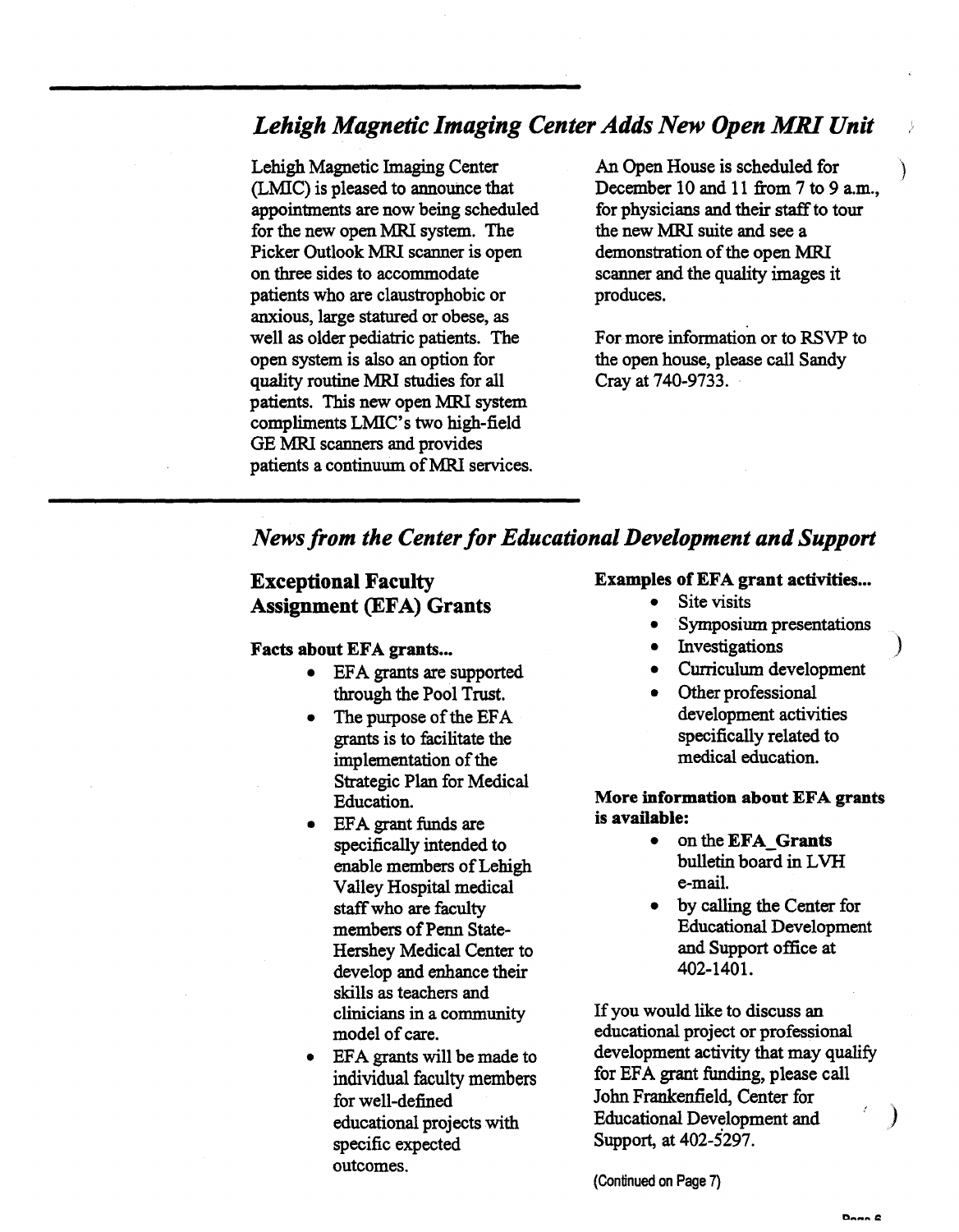(Continued from Page 6)

EFA Grant Applications forms may be Hotvedt, PhD, Director, Center for botained by calling the Center for Educational Development and Educational Development and Support Support; John Frankenfield,<br>at 402-1401. Instructional Designer: Crain

William F. Iobst, MD, Division of Programmer/Analyst; and Dean<br>Rheumatology, has been accepted to Shaffer, Medical Medical Specialist. Rheumatology, has been accepted to the 1998 Harvard Macy Institute: Program for Physician-Educators. In addition to attending seminars and The program, involving 18 days in discussions at the meeting, Drs. residence at the Harvard Medical Laskowski and Hotvedt presented the School, provides a select group of 25 organizational plan of CEDS at physicians with the knowledge base Lehigh Valley Hospital in the physicians with the knowledge base Lehigh Valley Hospital in the<br>and skills to enhance their expertise in Interdisciplinary Health Education and skills to enhance their expertise in both conducting an educational project forum. Dean Shaffer demonstrated his of their own design and taking a project, ''Hypermedia and Its Role in leadership role in the educational Medical Resident Education at a activities at their institutions. Dr. Teaching Hospital." Dr. Mishriki, Iobst's institutional project deals with John Frankenfield, Chris Sarley, and expanding the rheumatology Craig Koller presented their computer- ) curriculum and residency training based training program, experience at Lehigh Valley Hospital. The Center for Educational Tutorial and Case Studies." Development and Support congratulates Dr. Iobst and is pleased Lehigh Valley Hospital Given to support his participation in the CME Accreditation program through functional support of his project as well as underwriting all The Commission on Continuing program-related costs. Medical Education of the

Members of the Medical Staff and the The approval was given at the Center for Educational Development Commission's September 22 meeting and Support (CEDS) attended the and is in effect for two years. The 1 08th Annual Association of accreditation allows Lehigh Valley meeting held in Washington, DC, and programs of continuing medical from October 31 through November 5. education. Members attending the meeting were Robert J. Laskowski, MD, Senior If you have any questions regarding Vice President for Clinical Services; this issue, please contact Bonnie Yehia Y. Mishriki, MD, Chief, Schoenenberger at 402-1210.

)

Division of Ambulatory Care; Martyn Educational Development and Instructional Designer; Craig Koller, Education Analyst; Michael Faculty Development News Oberholzer, Medical School Liaison; Chris Sarley, Academic Systems

Pennsylvania Medical Society<br>
CEDS Staff Attends AAMC engroved provisional accredita approved provisional accreditation of Annual Meeting Lehigh Valley Hospital's continuing medical education (CME) program. American Medical Colleges (AAMC) Hospital to present Category 1 courses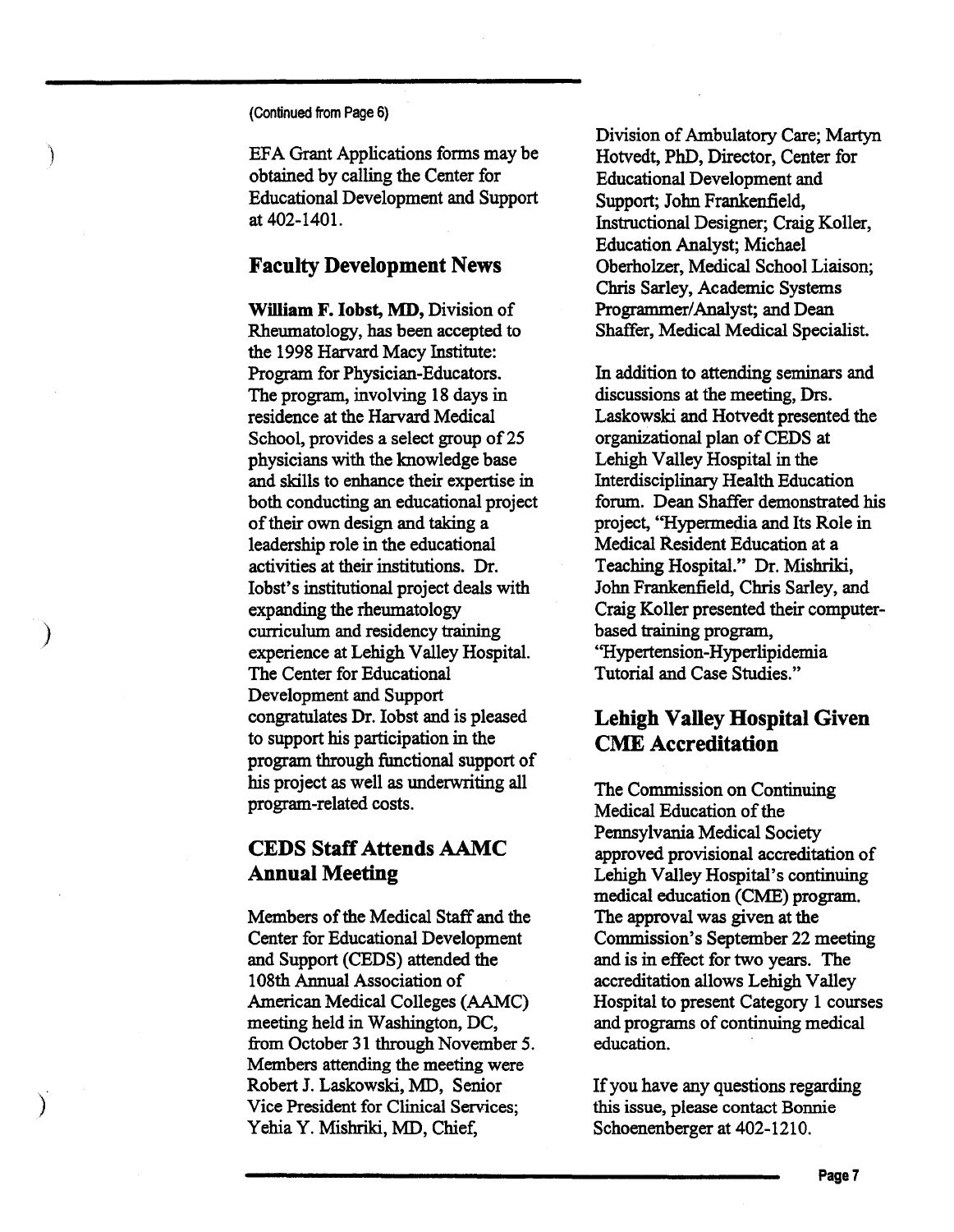### *Congratulations!*

LVH's Trauma Protocol Development Team scored the "Outstanding Achievement Award," the highest team honor, at the 1997 Quality Valley USA celebration on October 23. Members of the team include: Michael D. Pasquale, MD, Chief, Division of Trauma/Surgical Critical Care, and team leader; James G. Cushman, MD, Chief, Section of Pediatric Trauma; Judith Bailey, RN,

Maria Barr, PharmD, Juliet Fischer, RN, Mae Ann Fuss, RN, Kimberly Hunsicker, RN, and Judith Schultz.

Neal A. Stansbury, MD, and Prodromos A. Ververeli, MD, Division of Orthopedic Surgery, have fulfilled all the requirements for certification by the American Board of Orthopaedic Surgery and are now Diplomates of the Board.

### *Papers, Publications and Presentations*

Joseph L. Antonowicz, MD, Chief, Division of Consultation/Liaison Psychiatry, presented a talk-- "Five Financial Survival Strategies for Consultation/Liaison Services" -- which focused on operating a financially viable consultation/liaison service as part of the section on Innovative Programs at the Psychiatric Services Meeting sponsored by the American Psychiatric Association on October 24 in Washington, DC.

George A. Arangio, MD, Division of Orthopedic Surgery, Section of Ortho Trauma, was the primary author of a research paper which was published in the *Journal of Orthopaedic and Sports Physical Therapy.* The title of the study was "Thigh Muscle Size and Strength after Anterior Cruciate Ligament Reconstruction and Rehabilitation."

#### Boushang G. Hamadani, MD,

Department of Psychiatry, presented a paper -- "Factors Contributing to the Successful Adjustment of Immigrants to North America"-- at the Annual Meeting of the Society for the Study of Psychiatry and Culture held in Key Biscayne, Fla., on October 27.

Lester Rosen, MD, Associate Chief, Division of Colon/Rectal Surgery, was one of the authors of "Practice

Parameters for the Treatment of Mucosal Ulcerative Colitis," which was published in the November, 1997 issue of *Diseases of the Colon and Rectum.* 

Stephen R. Shore, MD, Division of General Internal Medicine, and Mary Gallagher-Sabo, Cardiothoracic Clinical Coordinator, gave a poster ) presentation at the national meeting of the American Public Health Association, held November 10 to 13, in Indianapolis, Ind. The poster -- "The Effectiveness of a Continuous Perioperative Insulin Infusion in the Elderly Diabetic Patient Undergoing Cardia-Thoracic Surgery" -- was a combined effort of Mary Gallagher-Sabo, Stephen R. Shore, MD, Thomas Wasser, Biostatistician, Health Studies; Larry N. Merkle, MD, Chief, Division ofEndocrinology/Metabolism; and Annette Cawley, RN. The subject matter of the poster represents the protocol developed by Dr. Merkle on the topic.

Prodromos A. Ververeli, MD, Division of Orthopedic Surgery, was the invited speaker for Grand Rounds at Hershey Medical Center on November 6. His topic was "Total Knee *)*  Replacement."

Page 8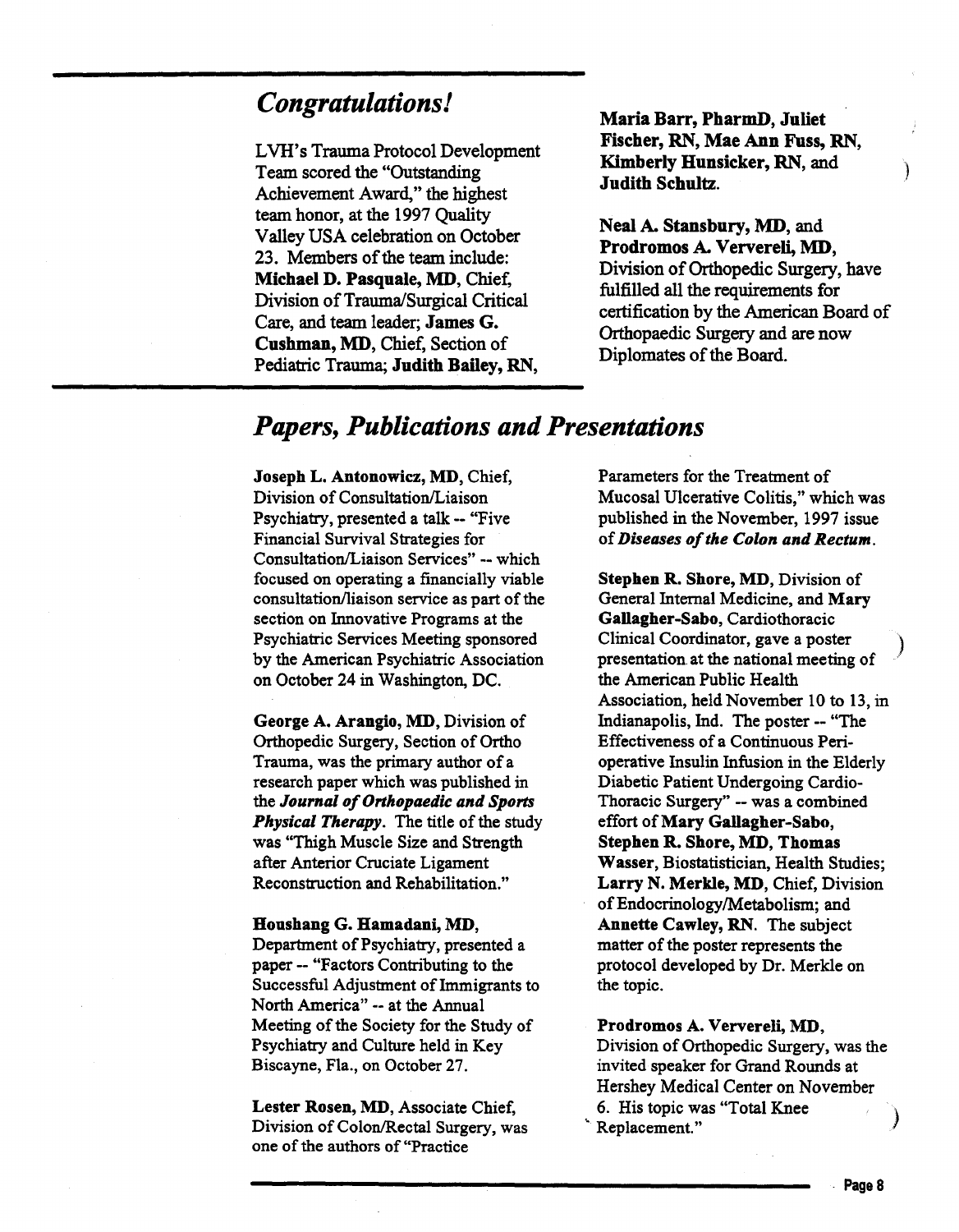## *Upcoming Seminars, Conferences and Meetings*

### Lupus Conference

)

)

 $)$ 

Systemic Lupus Erythematosis: A Clinical and Research Update will be held on Saturday, December 13, from 7:30 a.m. to Noon in the hospital's Auditorium at Cedar Crest & I-78.

Participants should be able to discuss Lupus and its impact on patients and their families; identify significant data to diagnose Lupus; explain the pathophysiologic process of Lupus; discuss clinical factors that are monitored in renal complications; discuss complications of Lupus during pregnancy; and identify the impact of research on treatment protocols.

For more information or to register, contact Gail Pitsko, Continuing Education Coordinator, at 402-5226.

### Medical Grand Rounds

Medical Grand Rounds are held every Tuesday from Noon to 1 p.m., in the hospital's Auditorium at Cedar Crest & I-78.

Topics to be discussed in December include:

- December 2 Osteomyelitis, Current & Practical Management
- December 9 A New Class of Asthma Therapy, Antileukotriene Agents
- December 16 Pain Management & Palliative Care

For more information, please contact Evalene Patten in the Department of Medicine at 402-1649.

### Psychiatry Grand Rounds

"Depression in the Work Place" will be presented by Dr. Edward Zurad from Temple University on Thursday, December 18, from Noon to 1 p.m., in the hospital's Auditorium at 17th & Chew.

For more information, contact Bruce Curry in the Department of Psychiatry at 402-2705.

### Corrections in the Medical Record

Regulatory guidelines indicate that all corrections in the medical record be made in the following manner:

- 1. Draw a single line through the incorrect entry (without obliterating the entry), indicating "error," "incorrect entry," etc.
- 2. Date and initial the incorrect entry.
- 3. If an entry is accidentally omitted, the entry should be made after the last entry with an explanation of omission and reason it is out of order.

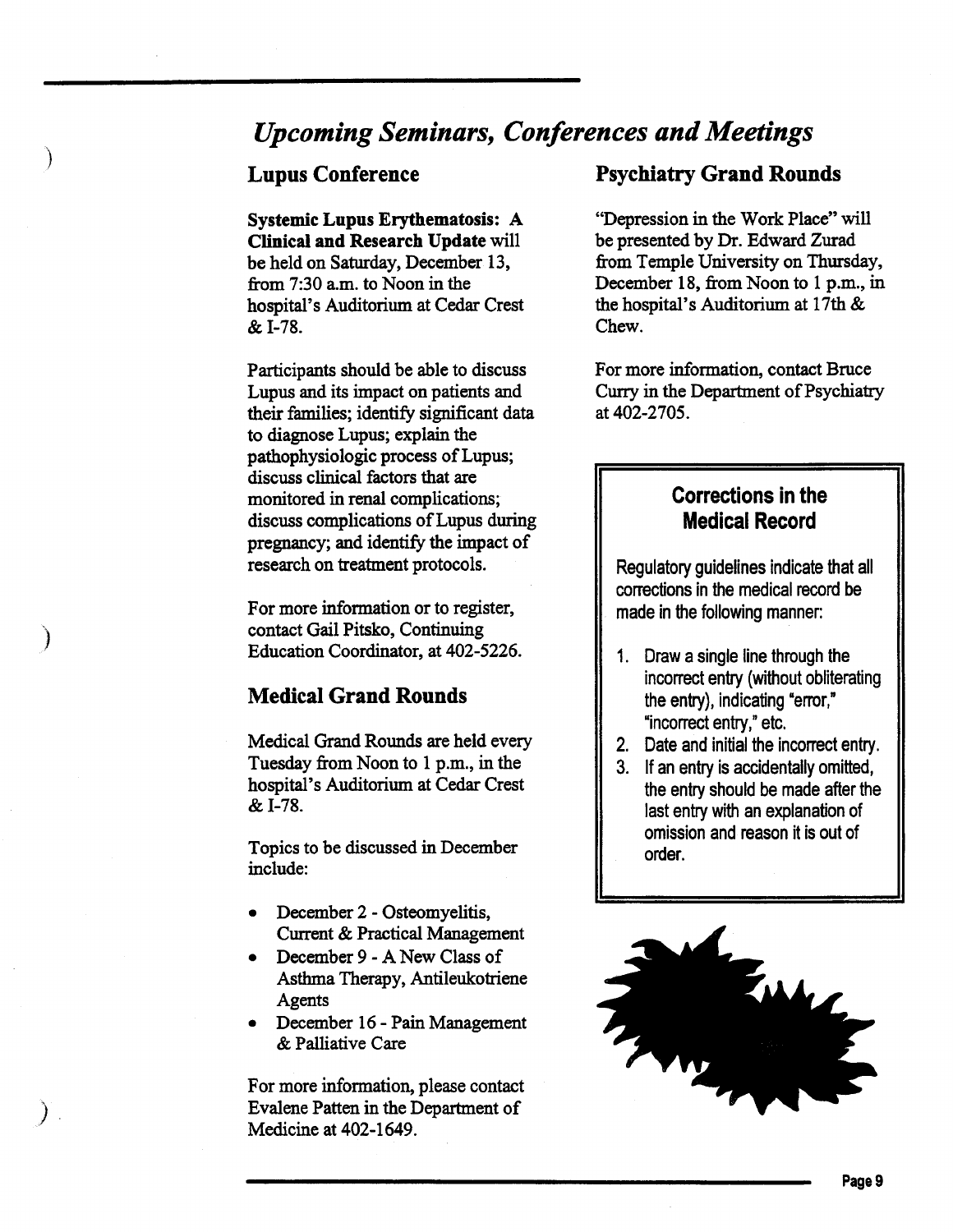### *Who's New*

Medical Staff

#### *Appointments*

William E. Jones, Jr., MD Cedar Crest Emergi Center 1101 S. Cedar Crest Blvd. Allentown, PA 18103-7937 610-435-3111 Department of Medicine Division of General Internal Medicine Provisional Associate

Daniel J. Kelley, MD Allen Ear Nose & Throat Associates 1575 Pond Road Suite 203 Allentown, PA 18104-2254 610-366-1366 FAX: 610-366-7412 Department of Surgery Division of Otolaryngology Provisional Active

#### Mary E. Mihalakis, DMD

Charles A. Kosteva, DDS 2933 Linden Street Bethlehem, PA 18017-3298 610-865-6999 FAX: 610-865-1708 Department of Dentistry Division of General Dentistry Provisional Active

*Appointments to Medical Staff Leadership Positions* 

#### *Department of Anesthesiology*

Karen A. Bretz, MD Vice Chair, Quality Assurance

Thomas M. McLoughlin, Jr., MD Vice Chair, Education and Research

#### *Department of Medicine*

Jay S. Cowen, MD Medical Director, Medical Intensive Care Unit

)

Stephen C. Matchett, MD Associate Medical Director, Medical Intensive Care Unit

*Department of Radiology/Diagnostic Medical Imaging* 

John F. Cox, MD Director, Fellowship Program

#### *Department of Surgery*

Mark D. Cipolle, MD, PhD Medical Director, Surgical Intensive Care Unit

#### *Address Change* )

Harold J. Goldfarb, MD 514 N. Main Street Allentown, PA 18104 610-820-3721 FAX: 610-820-4070

*New Fax Number* 

Joseph Kavchok, Jr., MD FAX: 610-434-0925

#### *Death*

Jerome Dunn, MD Department of Pediatrics Division of Allergy

(Continued on Page 11)

 $\big)$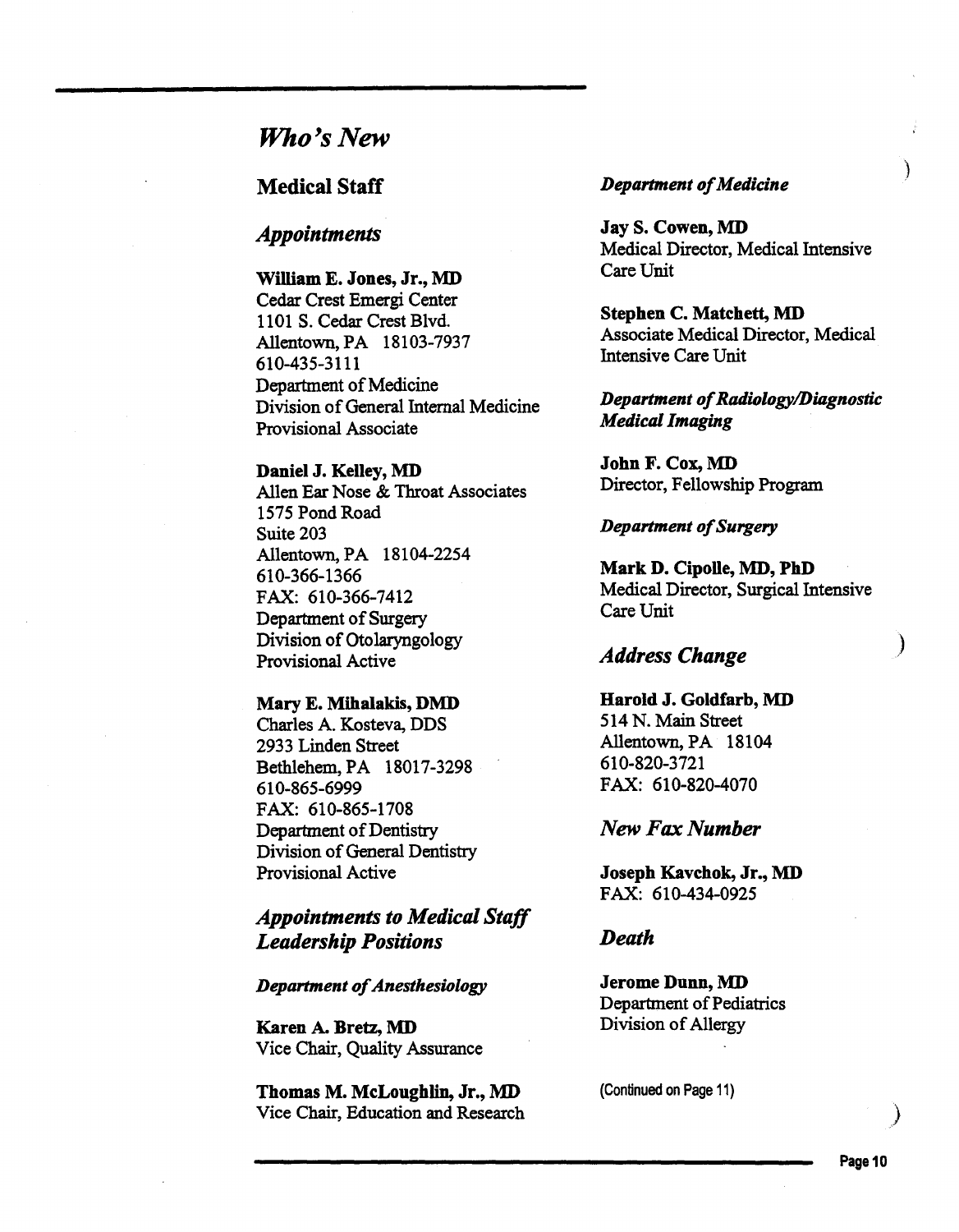(Continued from Page 10)

### Allied Health Professionals

#### *Appointments*

)

)

)

Wendy J. Amig, CRNP Physician Extender Professional CRNP (Center for Women's Medicine-James Balducci, MD)

#### John D. Eckinger, PA-C

Physician Extender Physician Assistant PA-C (L VPG - Emergency Medicine - Michael Weinstock, MD)

#### David Paul

Physician Extender Technical Surgical Technician (Orthopaedic Associates of Allentown -James C. Weis, MD)

#### Lee E. Speed, PA-C

Physician Extender Physician Assistant PA-C (Panebianco-Yip Heart Surgeons - Theodore Phillips, MD)

#### *Resignations*

#### Gayla H. Eppinger, CRNP

Physician Extender Professional CRNP (Department of Pediatrics)

#### Maribeth Johnson, CRNA Physician Extender

Professional CRNA (Allentown Anesthesia Associates,<br>Inc.)

#### Michelle D. Julian, RN

Physician Extender Professional RN (The Heart Care Group, PC)

#### Francis H. Kirsch, CRNA

Physician Extender Professional CRNA (Allentown Anesthesia Associates,<br>Inc.) Inc.)

#### Kristen J. Kozma, RN

Physician Extender Professional RN (Lehigh Valley Pain Management, Inc.)

#### Ramona M. McCormick, CRNA

Physician Extender Professional CRNA (Allentown Anesthesia Associates, Inc.)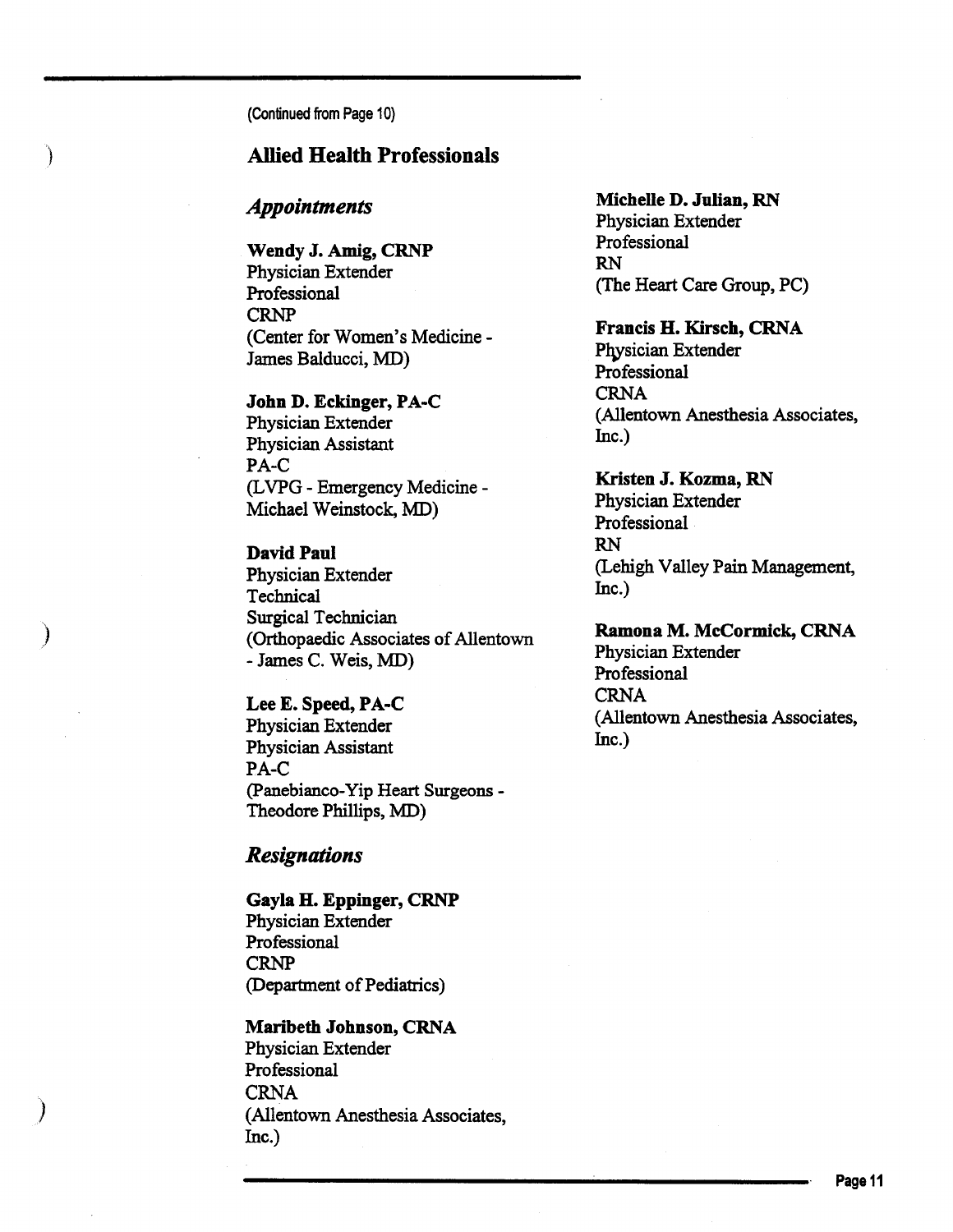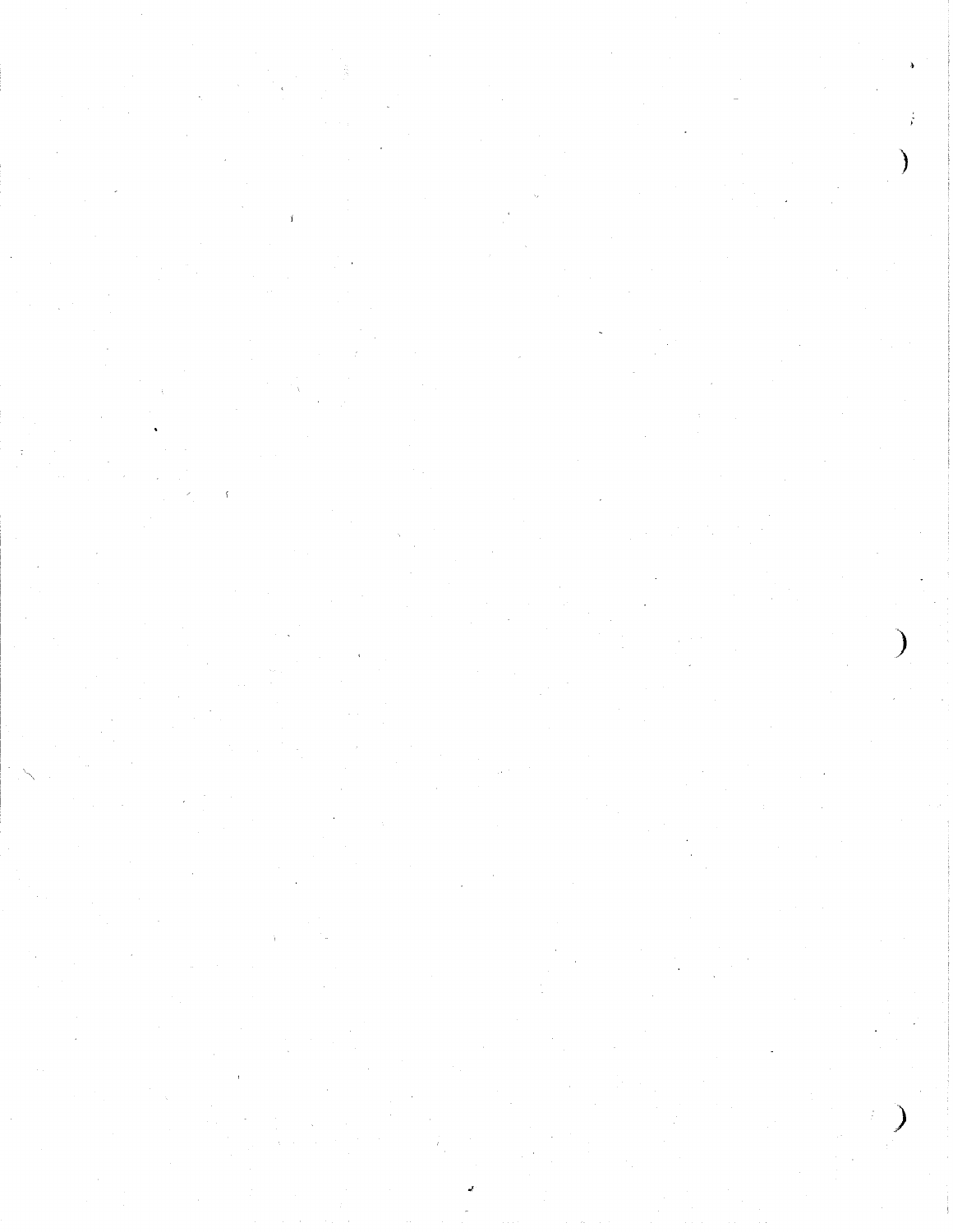## An URGENT Call to Action

*(NOTE: Includes link to Pennzylvania State Senate)* 

# Managed Care Reform

### You Pay Your Bills on Time, Shouldn't Insurers?!

The State Senate will soon be considering legislation to reform the managed care industry.

Senate Bill 100, introduced by Senator Tim Murphy (R-Allegheny), is very likely to be considered by the Senate in the next few weeks. The Society is working with other health care advocates to introduce an omnibus amendment that will make significant improvements to the bill's original language. As you might imagine, the insurance lobby is aggressively fighting these changes and is attempting to amend the bill to significantly lessen its effectiveness.

#### The omnibus amendment contains these provisions that the Medical Society supports.

- A prohibition on gag clauses and penalties that prevent providers from discussing treatment options and advocating on behalf of their patients;
- Enrollees would be permitted to seek emergency care under the "prudent lay person" standards;
- At least 90 days of continuity of care after a treating provider is terminated from the plan;
- A requirement that there be disclosure of plan's operation, provider network, fiscal incentives, etc.;
- Greater access to health care services, including direct access for women to OB/GYN and maternity services.

### WE NEED YOUR HELP!

Ì

€

#### To further strengthen this bill for both physicians and patients, the Medical Society is seeking to amend the bill with language that would:

- Require timely payment of claims (To mandate that insurers PAY YOU ON TIME!);
- Improve confidentiality of patient's medical information;
- Enact utilization review standards and safeguards for providers and patients.

### Call your State Senator NOW to request support for Senate Bill 100 with the Medical Society's amendments.

' Cite personal experiences you have had with managed care plans on the issue of timely payments, confidentiality and utilization review. Stress the importance of these reforms and emphasize the need for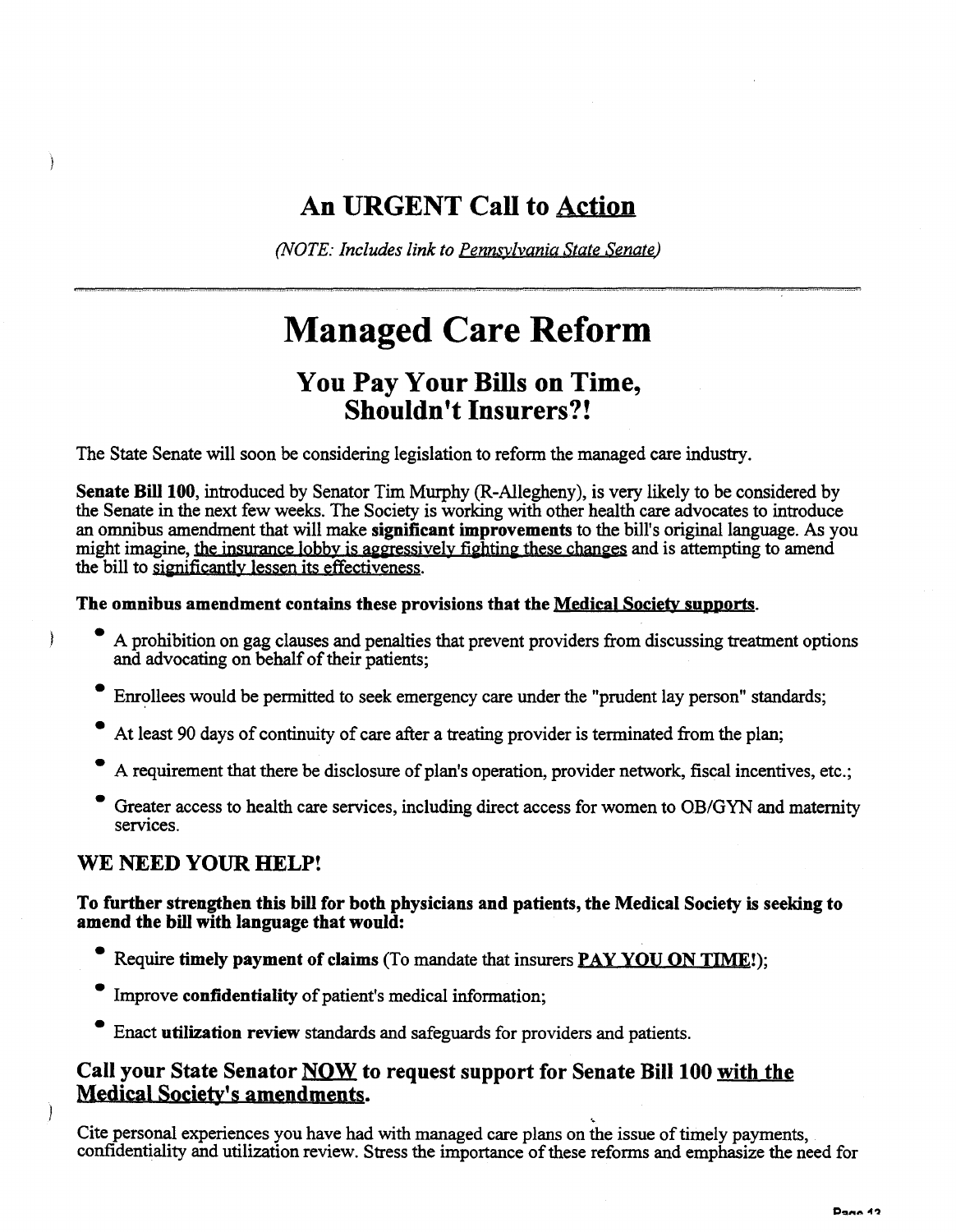full disclosure to protect the patient and the health care provider.

#### Do it for your patients, do it for your practice....Do it NOW.

NOTE: If you do not know who your State Senator is, or need his or her telephone number, please call the Society's Governmental Affairs staff at 1-800-228-7823. We'll be happy to help you and listen to any feedback you may have after speaking with your State Senator. Call at the number above, or e-mail us at: Governmental Affairs

#### CONTACT NOW! State Senate Web site

Back to Physicians' Information Center

Go to Members' Resource Center

Jobect X Marghan

Robert X. Murphy, Jr., MD Chairman, Legislative Committee Lehigh County Medical Society and OMSS Representative Lehigh Valley Hospital

 $\int\limits_{0}^{2\pi}$ l